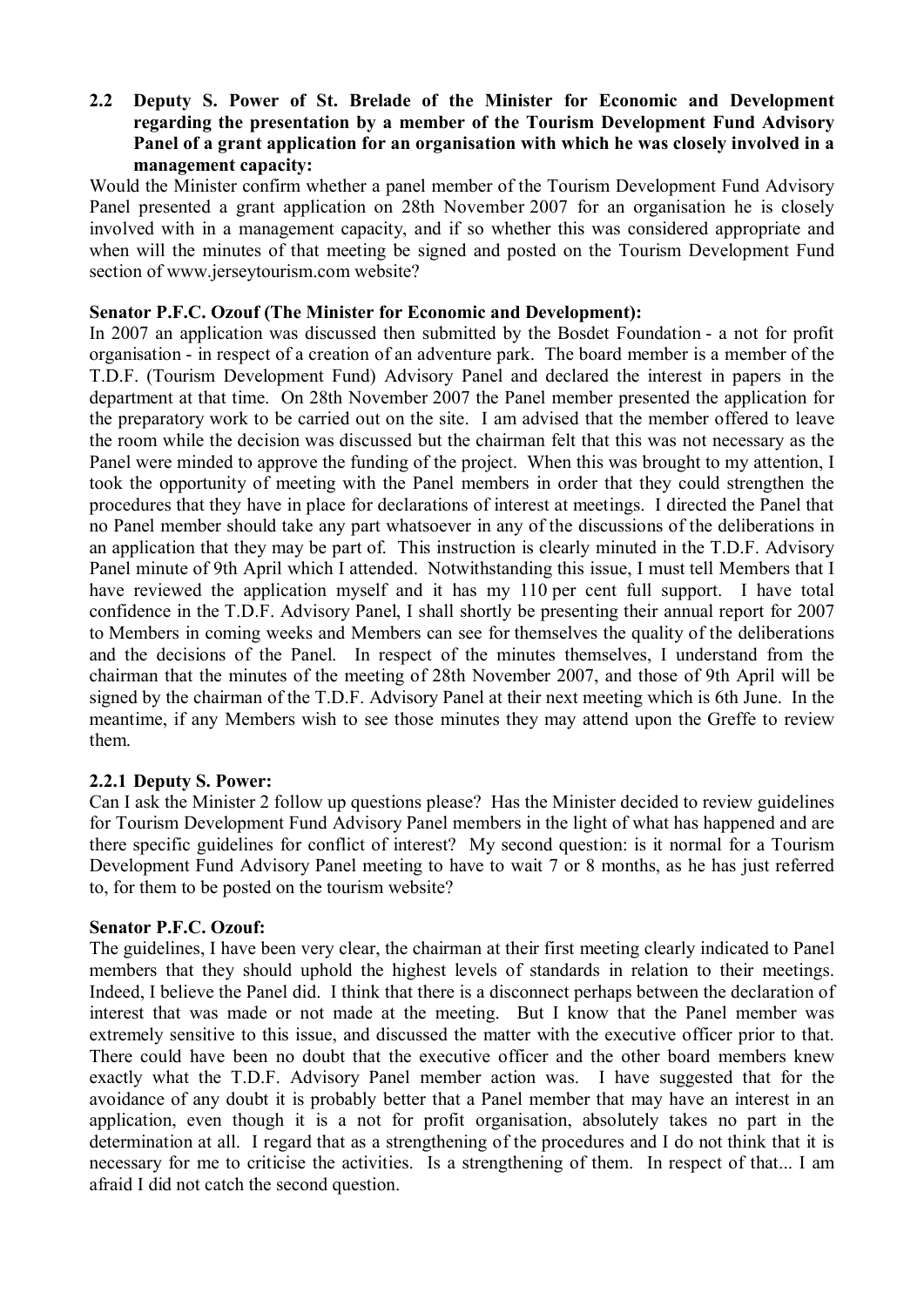# **The Deputy Bailiff:**

The period for the minutes.

#### **Senator P.F.C. Ozouf:**

In respect of the minutes, no, the Panel meets up relatively infrequently, and it is quite normal that the minutes would be signed at a subsequent meeting. The Deputy knows the minutes because he has read the draft minutes. They were draft minutes and they will be finalised at the meeting of 6th June.

### **2.2.2 Deputy P.V.F. Le Claire:**

Recently I offered Scrutiny an option of saving money and promoting the newsletter in a different way, in a way that would save money and have a wider circulation and a more interesting way, in my view. I offered to do this as part of my involvement and I was instructed that it would not be appropriate for me to do so. Now, where is the parallel where it is not appropriate for a States Member to offer services, whether they are in deliberation of that decision or not as adjudicated by the mechanisms of this Assembly, yet it is totally okay to spend taxpayers' money if one puts it out to a quango. Is there going to be one rule for subdivided bodies that manage public money and another for us?

#### **Senator P.F.C. Ozouf:**

May I first of all say that there have been on internet sites some dubious quality information put on from time to time: there have been some incredibly scurrilous things said about in respect of the Les Ormes decision. The Les Ormes decision is a fantastic one. It is a fantastic...

### **Deputy P.V.F. Le Claire:**

That is not my question, Sir.

#### **The Deputy Bailiff:**

Please confine yourself to the question.

#### **Senator P.F.C. Ozouf:**

But there is imputing the reputations of some of the individuals.

#### **The Deputy Bailiff:**

No, confine yourself to the question please, Minister.

#### **Senator P.F.C. Ozouf:**

The issue is that there are, of course, the same standards and I have directed the Panel to engage in some strengthening of their standards and there is no different from any other issue. I regard the decision-making arrangements of the T.D.F. that should be exactly the same issue as whether they be the Planning Applications Panel or me sitting as a Regulations of Undertaking regulator. They should be the same, they are the same; I have full confidence in the Panel.

#### **2.2.3 Deputy P.V.F. Le Claire:**

Am I then wrongly informed that I cannot propose anything for our Panel in that regard? Is the Senator saying the rules that apply to the Tourism Development Fund and other bodies are such that it would be perfectly okay for Members of this Assembly to propose to their own Panels and Ministries opportunities to improve services even though they have a vested interest?

#### **Senator P.F.C. Ozouf:**

There must be the appearance of absolutely probity in relation to decisions, and certainly when making important decisions using taxpayers' money. I judge that it is best to direct the Panel that if there is an application at which a member… and which there are numerous other occasions where a